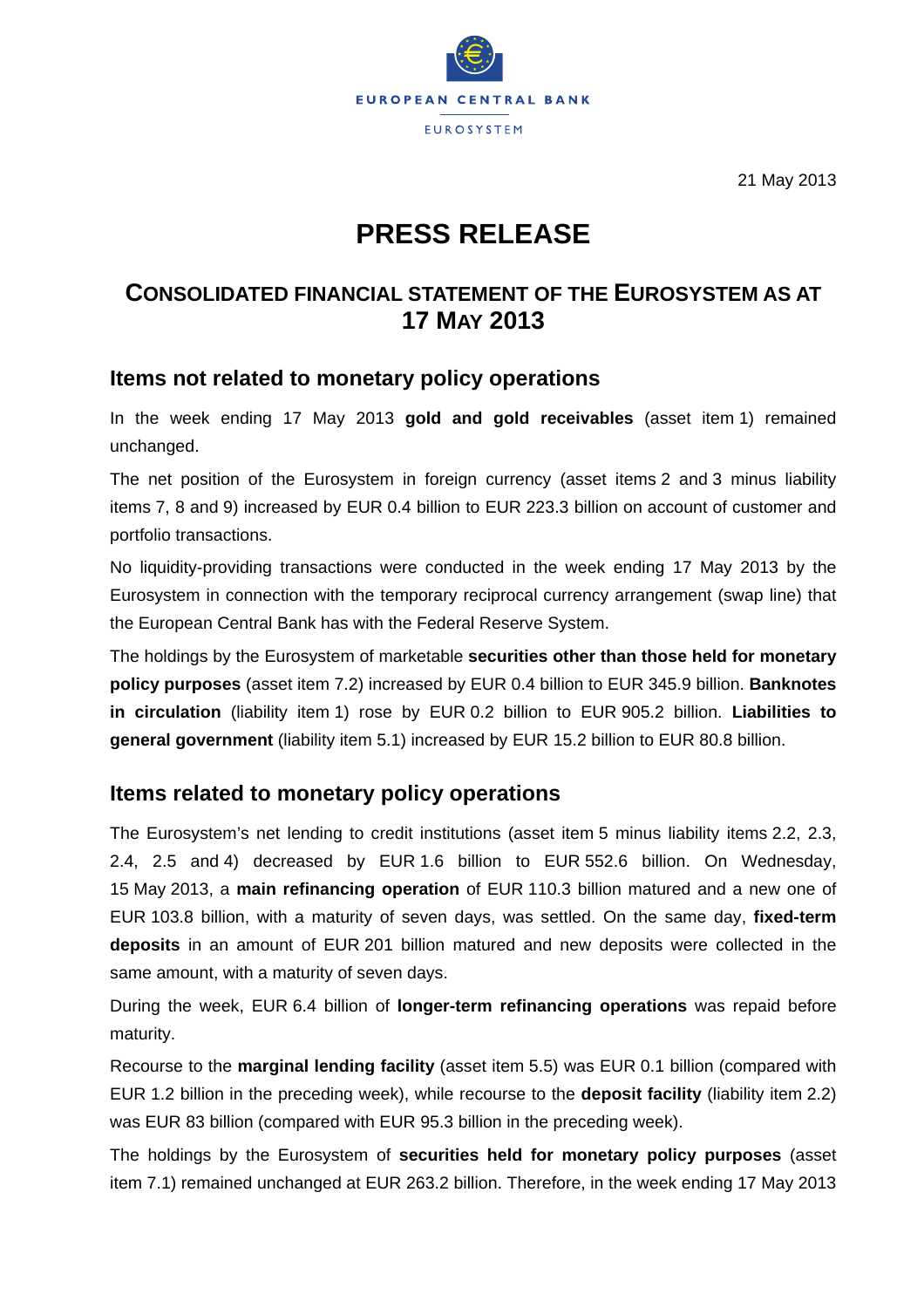the value of accumulated purchases under the Securities Markets Programme amounted to EUR 201 billion, while the values of the portfolios held under the first and second covered bond purchase programmes totalled EUR 46.1 billion and EUR 16.1 billion respectively. All three portfolios are accounted for on a held-to-maturity basis.

## **Current accounts of euro area credit institutions**

As a result of all transactions, the **current account** position of credit institutions with the Eurosystem (liability item 2.1) decreased by EUR 14.2 billion to EUR 319.5 billion.

#### **European Central Bank**

Directorate General Communications and Language Services, Press and Information Division Kaiserstrasse 29, D-60311 Frankfurt am Main Tel.: +49 69 1344 7455, Fax: +49 69 1344 7404 Internet: http://www.ecb.europa.eu

**Reproduction is permitted provided that the source is acknowledged.**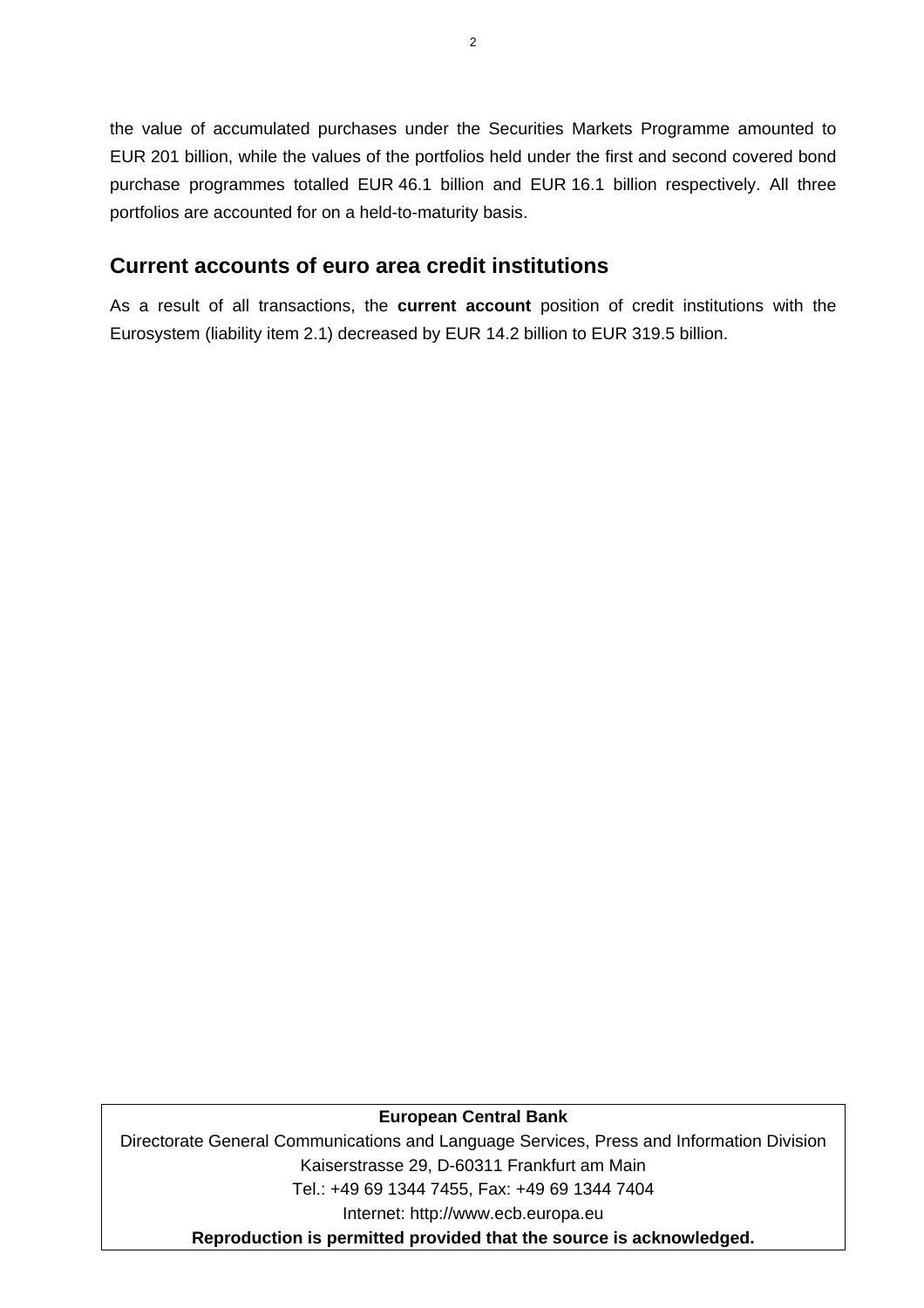

#### **Consolidated financial statement of the Eurosystem - 21/05/2013**

| <b>Assets (EUR millions)</b>                                                                                             | <b>Balance</b>   | <b>Difference</b><br>compared<br>with last<br>week due to<br>transactions | Liabilities (EUR millions)                                                                                |                                                                         | <b>Balance</b> | <b>Difference</b><br>compared<br>with last<br>week due to<br>transactions |  |
|--------------------------------------------------------------------------------------------------------------------------|------------------|---------------------------------------------------------------------------|-----------------------------------------------------------------------------------------------------------|-------------------------------------------------------------------------|----------------|---------------------------------------------------------------------------|--|
| 1 Gold and gold receivables                                                                                              | 435,317          | 0                                                                         |                                                                                                           | 1 Banknotes in circulation                                              | 905,196        | 180                                                                       |  |
| 2 Claims on non-euro area residents<br>denominated in foreign currency                                                   | 253,683          | $-2,363$                                                                  | 2 Liabilities to euro area credit<br>institutions related to monetary policy                              |                                                                         | 603,550        | -26,486                                                                   |  |
| 2.1 Receivables from the IMF                                                                                             | 86.457           | $-110$                                                                    | operations denominated in euro                                                                            |                                                                         |                |                                                                           |  |
| 2.2 Balances with banks and security<br>investments, external loans and other                                            | 167,226          | $-2,254$                                                                  | 2.1                                                                                                       | Current accounts (covering the<br>minimum reserve system)               | 319,504        | $-14,193$                                                                 |  |
| external assets                                                                                                          |                  |                                                                           | 2.2                                                                                                       | Deposit facility                                                        | 83,039         | $-12,301$                                                                 |  |
|                                                                                                                          |                  |                                                                           | 2.3                                                                                                       | Fixed-term deposits                                                     | 201,000        | 0                                                                         |  |
| 3 Claims on euro area residents                                                                                          | 35,466           | -102                                                                      | 2.4                                                                                                       | Fine-tuning reverse operations                                          | 0              | 0                                                                         |  |
| denominated in foreign currency                                                                                          |                  |                                                                           | 2.5                                                                                                       | Deposits related to margin calls                                        | $\overline{7}$ | 7                                                                         |  |
| 4 Claims on non-euro area residents<br>denominated in euro<br>4.1 Balances with banks, security<br>investments and loans | 22,549<br>22,549 | -240<br>$-240$                                                            | 3 Other liabilities to euro area credit<br>institutions denominated in euro<br>4 Debt certificates issued |                                                                         | 5,724<br>0     | 175<br>$\mathbf 0$                                                        |  |
| 4.2 Claims arising from the credit facility<br>under ERM II                                                              | 0                | 0                                                                         |                                                                                                           | 5 Liabilities to other euro area residents                              | 106,555        | 11,389                                                                    |  |
|                                                                                                                          |                  |                                                                           | denominated in euro                                                                                       |                                                                         |                |                                                                           |  |
| 5 Lending to euro area credit institutions<br>related to monetary policy operations                                      | 836,609          | -13,877                                                                   | 5.1                                                                                                       | General government                                                      | 80,803         | 15,155                                                                    |  |
| denominated in euro                                                                                                      |                  |                                                                           | 5.2                                                                                                       | Other liabilities                                                       | 25,753         | $-3,766$                                                                  |  |
| Main refinancing operations<br>5.1                                                                                       | 103,844          | -6,446                                                                    |                                                                                                           |                                                                         |                |                                                                           |  |
| 5.2 Longer-term refinancing operations                                                                                   | 732.642          | $-6,357$                                                                  |                                                                                                           | 6 Liabilities to non-euro area residents                                | 163,264        | $-2,101$                                                                  |  |
| Fine-tuning reverse operations<br>5.3                                                                                    | 0                | 0                                                                         |                                                                                                           | denominated in euro                                                     |                |                                                                           |  |
| 5.4 Structural reverse operations                                                                                        | 0                | 0                                                                         |                                                                                                           |                                                                         |                |                                                                           |  |
| 5.5 Marginal lending facility                                                                                            | 122              | $-1,075$                                                                  |                                                                                                           | 7 Liabilities to euro area residents<br>denominated in foreign currency | 4,201          | $-2,871$                                                                  |  |
| 5.6 Credits related to margin calls                                                                                      | 0                | 0                                                                         |                                                                                                           |                                                                         |                |                                                                           |  |
| 6 Other claims on euro area credit                                                                                       | 96,558           | -6,641                                                                    | 8 Liabilities to non-euro area residents<br>denominated in foreign currency                               |                                                                         | 6,525          | 46                                                                        |  |
| institutions denominated in euro                                                                                         |                  |                                                                           | 8.1                                                                                                       | Deposits, balances and other<br>liabilities                             | 6,525          | 46                                                                        |  |
| 7 Securities of euro area residents                                                                                      | 609,112          | 408                                                                       | 8.2                                                                                                       | Liabilities arising from the credit                                     | 0              | 0                                                                         |  |
| denominated in euro                                                                                                      |                  |                                                                           |                                                                                                           | facility under ERM II                                                   |                |                                                                           |  |
| 7.1 Securities held for monetary policy<br>purposes                                                                      | 263,222          | 0                                                                         |                                                                                                           | Totals/sub-totals may not add up, due to rounding                       |                |                                                                           |  |